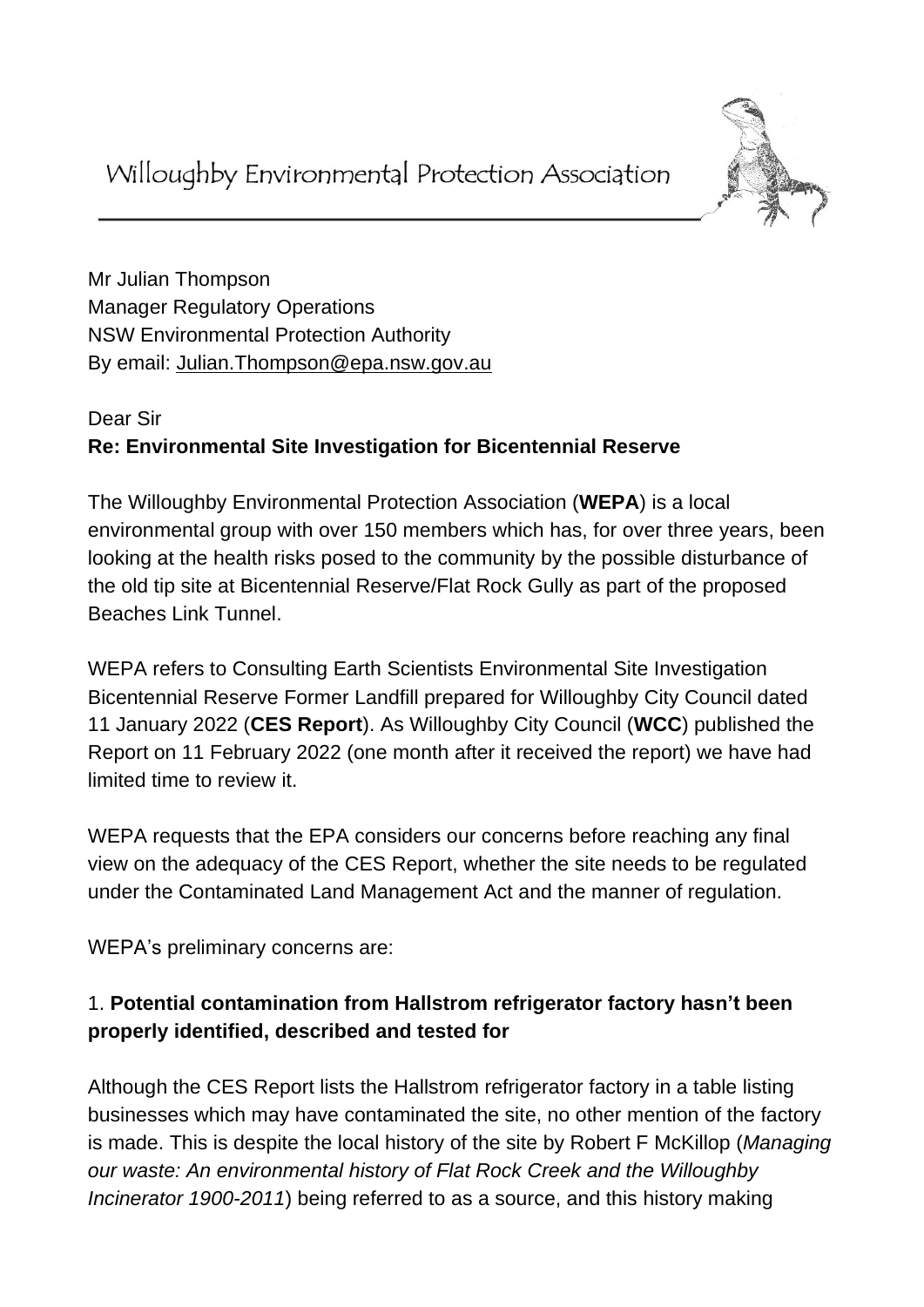extensive reference to the factory. This history makes it clear, as do aerial photographs, that the factory was a large-scale operation, and notes that "At its post-war peak the factory employed around 750 people and produced some 1200 refrigerators a week."

This is despite the Hallstrom factory being located directly across the road (on the western side of Willoughby Road) from the site the subject of the CES Report.

The Museum of Applied Arts and Sciences has an example of the refrigerator produced at the factory in its collection and describes it thus:

*This is an example of the famous Hallstrom 'Silent Knight' electric refrigerator made in the Sydney suburb of Willoughby in 1958 by Hallstroms's Pty Ltd. ……Cream painted sheet metal refrigerator cabinet with right hinged door, curved sides and a horizontal chromed steel handle. …. Inside the refrigerator are four chromed wire shelves with silver and white aluminium front finishing strips. …..By the mid-1940s Hallstroms Pty Ltd was turning out 1200 refrigerators per week and employed over seven hundred people*.

These chrome plated racks were presumably produced on-site given the scale of the operation. Chrome-plating produces Chromium VI and PFAS chemicals were used as fume suppressants as part of the chrome-plating process. Yet neither of these chemicals have been identified as potential contaminants and Chromium VI, does not appear to have been tested for. It also appears that PFAS chemicals in soil have not been tested for.

It is possible that the results given for chromium include Chromium VI, but if this is the case this should be made clear and the results for Chromium VI reported on separately given the very different health impacts in relation of Chromium III and Chromium VI. Assuming the results for chromium to predominantly relate to Chromium VI, the levels are very high. The Recreational C HIL for Chromium VI is 240mg/kg but the sample taken at 15 metres at GW105 had levels of 18,000mg/kg – 75 times over the relevant HIL.

Given the use of PFAs chemicals as fume suppressants, it is likely that PFAS will be found in the soil wherever high levels of chromium are found. This needs to be tested for.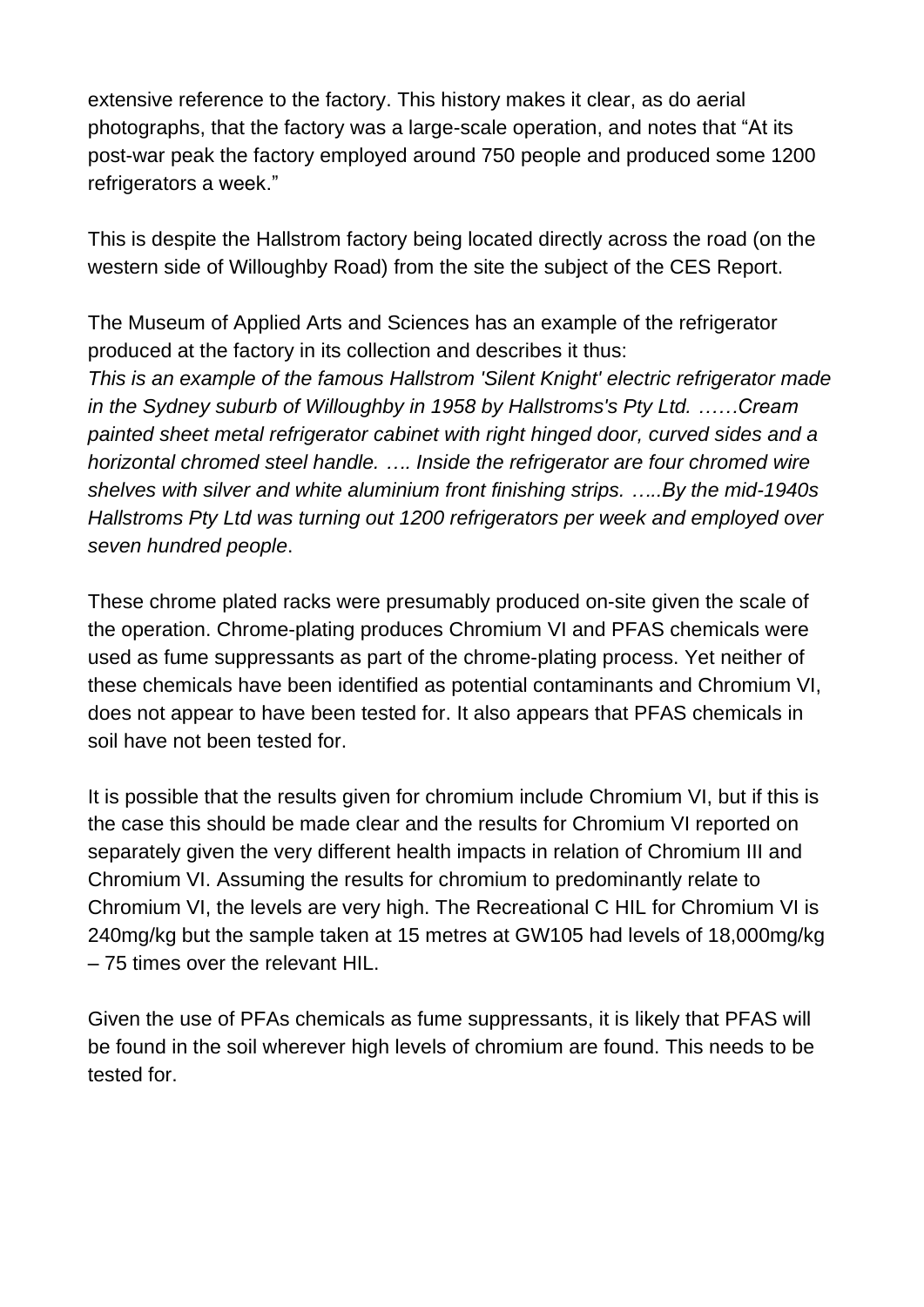## **2. Dioxins produced by the incinerator and, possibly, open burning haven't been identified as a potential contaminant and tested for**

According to Robert F McKillop's local history the incinerator at the site was finally closed in 1967. Up until its closure plastics would likely have been burned at a temperature likely to generate dioxins.

WEPA has also viewed photographs showing open burning of waste at the tip during a period when the waste was likely to contain plastics including PVC and has been told by Dr Wayne Davies, a chemical engineer, that he witnessed the open burning of plastics when he was a child. This may also have generated dioxins.

The dioxins which would have been produced by such burning haven't been tested for.

### **3. Sampling needs to go deeper**

The soil sampling bores don't appear to have gone deeper than 5 metres.

This is too shallow as it is only likely to pick up imported fill, rather than the hazardous contamination that lies buried at depths of up to 30 metres.

As is made clear from Robert F McKillop's local history, the site was a deep valley that was filled with waste over many years when it operated as a tip. Aerial photos show it to have been filled moving in an easterly direction with sections topped with fill from unknown sources as it did so. WEPA has been told by a local historian that this fill was sometimes up to 10 metres deep. We suggest that:

- (1) a detailed historical review is undertaken by Council, and then reviewed by an independent historian, to understand how and when the levels of the site changed and what type of waste was dumped at different locations; and
- (2) additional sampling occurs at deeper depths (15 metres plus) at several locations to ensure that the industrial, building and medical waste dumped there when it was a tip is tested for, and not merely imported fill, noting that there will be significant excavation (until clean sandstone is reached) for the Willoughby Leisure Centre upgrade, which will require deep excavation for pylons to support the new building and the removal of mature trees with deep root systems.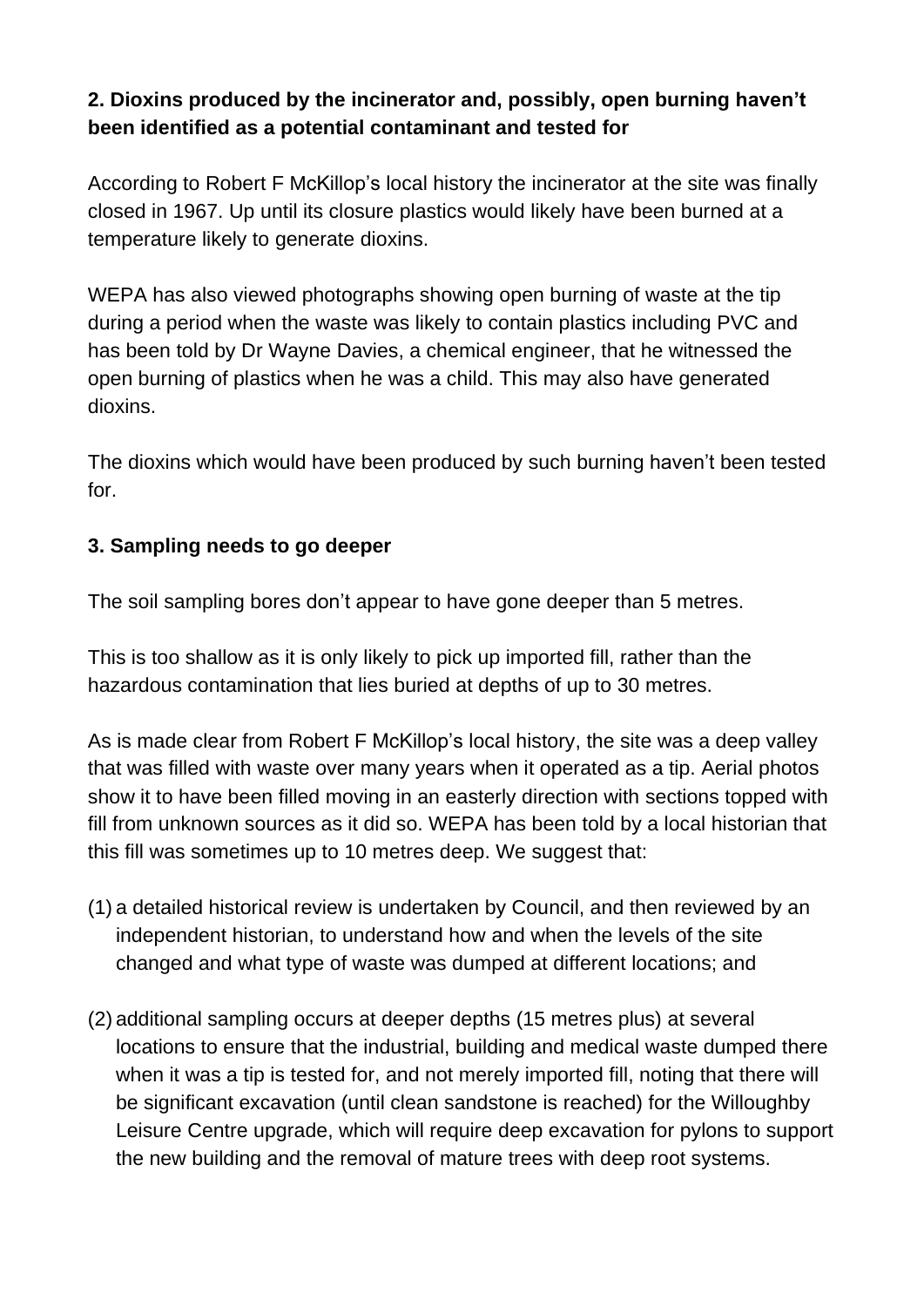Should the Beaches Link Tunnel be approved this will require equally deep but even more extensive excavation of the site.

In this respect, we note that the soil and fill include clay which is known to adsorb PFAS. This is a good thing as long as the clay is not disturbed. When such sites are disturbed by large-scale excavations however, PFAS may re-enter the environment as leachate or as dusts released from dried spoil.

## **4. Too many areas have been excluded from testing**

At the request of Council, the site excludes the sports fields (netball and other sport pitches) which form a large proportion of the site. As a result, there is not sufficient testing to indicate the types of contaminations at different locations. WEPA has been told by the local historian, that different types of waste may have been dumped at different parts of the site. For instance, the Hallstrom refrigerator factory ceased to operate in the 1970s but the tip continued to operate into the 1990s. Our expert will be able to provide further comments on whether the number of samples taken complies with EPA Guidelines.

# **5. The CES report does not reference the 2018 flood study prepared for Willoughby Council, or the Beaches Link EIS in relation to flooding**

The list of references commencing at page 86 of the CES Report makes no mention of the August 2018 study prepared for Willoughby Council by Lyall and Associates titled: *Flat Rock Creek Catchment Flood Study and Overland Flow Mapping -*

*[https://www.willoughby.nsw.gov.au/files/sharedassets/public/ecm/willoughby](https://www.willoughby.nsw.gov.au/files/sharedassets/public/ecm/willoughby-council-website/publications-reports-master-plans-strategies-action-plans/publications-reports-master-plans-strategies-action-plans/1-capture004_2018-11-21_13-37-02.pdf)[council-website/publications-reports-master-plans-strategies-action](https://www.willoughby.nsw.gov.au/files/sharedassets/public/ecm/willoughby-council-website/publications-reports-master-plans-strategies-action-plans/publications-reports-master-plans-strategies-action-plans/1-capture004_2018-11-21_13-37-02.pdf)[plans/publications-reports-master-plans-strategies-action-plans/1](https://www.willoughby.nsw.gov.au/files/sharedassets/public/ecm/willoughby-council-website/publications-reports-master-plans-strategies-action-plans/publications-reports-master-plans-strategies-action-plans/1-capture004_2018-11-21_13-37-02.pdf) [capture004\\_2018-11-21\\_13-37-02.pdf](https://www.willoughby.nsw.gov.au/files/sharedassets/public/ecm/willoughby-council-website/publications-reports-master-plans-strategies-action-plans/publications-reports-master-plans-strategies-action-plans/1-capture004_2018-11-21_13-37-02.pdf)*

The CES Report recognises the relevance of possible flooding but states that the site is not a flood prone area requiring additional management based on a SEED review stating:

*A review of the Sharing and Enabling Environmental Data (SEED) interactive flood planning area did not highlight the site as being in flood prone area that would require additional management.*

Given the detailed assessment undertaken by Lyall and Associates in 2018, this conclusion should be reviewed, in light of that assessment.